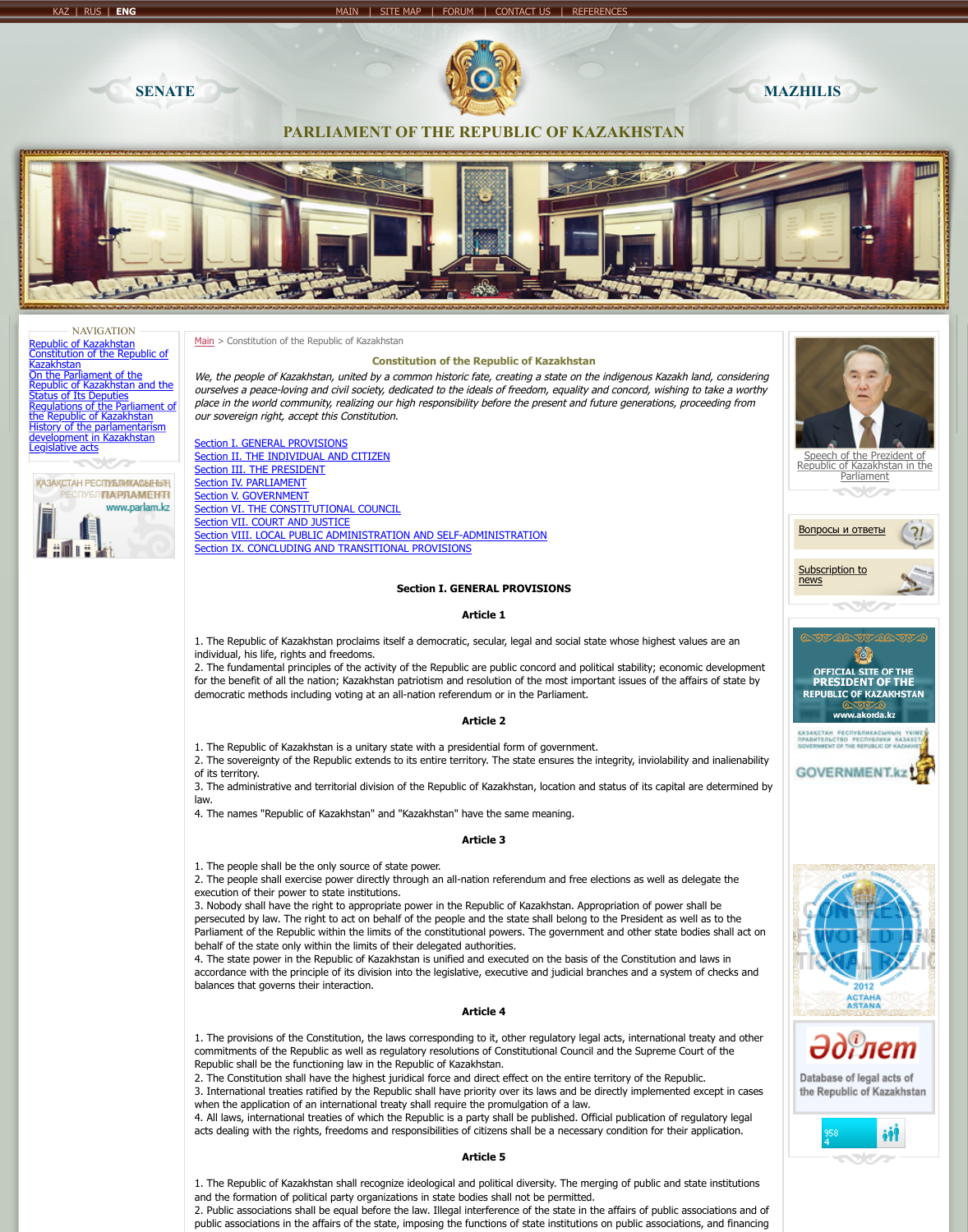of public associations by the state shall not be permitted.

3. Formation and functioning of public associations pursuing the goals or actions directed toward a violent change of the constitutional system, violation of the integrity of the Republic, undermining the security of the state, inciting social, racial, national, religious, class and tribal enmity, as well as formation of unauthorized paramilitary units shall be prohibited. 4. Activities of political parties and trade unions of other states, religious parties as well as financing political parties and trade unions by foreign legal entities and citizens, foreign states and international organizations shall not be permitted in the Republic.

5. Activities of foreign religious associations on the territory of the Republic as well as appointment of heads of religious associations in the Republic by foreign religious centers shall be carried out in coordination with the respective state institutions of the Republic.

#### **Article 6**

1. The Republic of Kazakhstan shall recognize and by the same token protect state and private property. 2. Property shall impose obligations, and its use must simultaneously benefit the society. Subjects and objects of ownership, the scope and limits of the rights of proprietors, and guarantees of their protection shall be determined by law. 3. The land and underground resources, waters, flora and fauna, other natural resources shall be owned by the state. The land may also be privately owned on terms, conditions and within the limits established by legislation.

#### **Article 7**

1. The state language of the Republic of Kazakhstan shall be the Kazak language.

2. In state institutions and local self-administrative bodies the Russian language shall be officially used on equal grounds along with the Kazak language.

3. The state shall promote conditions for the study and development of the languages of the people of Kazakhstan.

#### **Article 8**

The Republic of Kazakhstan shall respect principles and norms of international law, pursue the policy of cooperation and good-neighborly relations between states, their equality and non-interference in each other's domestic affairs, peaceful settlement of international disputes and renounce the first use of the military force.

#### **Article 9**

The Republic of Kazakhstan shall have its state symbols - the flag, emblem and anthem. Their description and order of official use shall be established by the constitutional law.

## **Section II. THE INDIVIDUAL AND CITIZEN**

# **Article 10**

1. Citizenship of the Republic of Kazakhstan shall be acquired and terminated as prescribed by law, shall be indivisible and equal regardless of the grounds of its acquisition.

2. A citizen of the Republic of Kazakhstan under no circumstances may be deprived of citizenship of the right to change his citizenship, and may not be exiled from the territory of Kazakhstan.

3. Foreign citizenship of a citizen of the Republic shall not be recognized.

#### **Article 11**

1. A citizen of the Republic of Kazakhstan may not be extradited to a foreign state unless otherwise stipulated by international treaties of the Republic.

2. The Republic shall guarantee its citizens protection and patronage outside its boundaries.

#### **Article 12**

1. Human rights and freedoms in the Republic of Kazakhstan shall be recognized and guaranteed in accordance with this Constitution.

2. Human rights and freedoms shall belong to everyone by virtue of birth, be recognized as absolute and inalienable, and define the contents and implementation of laws and other regulatory legal acts.

3. Every citizen of the Republic shall have rights and bear responsibilities owing to his citizenship.

4. Foreigners and stateless persons in the Republic shall enjoy rights and freedoms as well as bear responsibilities established for the citizens unless otherwise stipulated by the Constitution, laws and international treaties.

5. Exercise of a citizen's human rights and freedoms must not violate rights and freedoms of other persons, infringe on the constitutional system and public morals.

# **Article 13**

I. Everyone shall have the right to be recognized as subject of the law and protect his rights and freedoms with all means not contradicting the law including self-defense.

2. Everyone shall have the right to judicial defense of his rights and freedoms.

3. Everyone shall have the right to qualified legal assistance. In cases stipulated by law, legal assistance shall be provided free of charge.

#### **Article 14**

1. Everyone shall be equal before the law and court.

2. No one shall be subject to any discrimination for reasons of origin, social, property status, occupation, sex, race, nationality, language, attitude towards religion, convictions, place of residence or any other circumstances.

#### **Article 15**

1. Everyone shall have the right to life.

2. No one shall have the right to arbitrarily deprive a person of life. The law shall establish the death penalty as an extraordinary measure of punishment for especially grave crimes and grant the sentenced person the right to appeal for pardon.

#### **Article 16**

1. Everyone shall have the right to personal freedom.

2. Arrest and detention shall be allowed only in cases stipulated by law and only with the sanction of a court or prosecutor of law. The detained person shall be provided with the right to appeal. Without the sanction of a procurator, a person may be detained for a period no more than seventy-two hours.

3. Every person detained, arrested and accused of committing a crime shall have the right to the assistance of a defense lawyer (defender) from the moment of detention, arrest or accusation.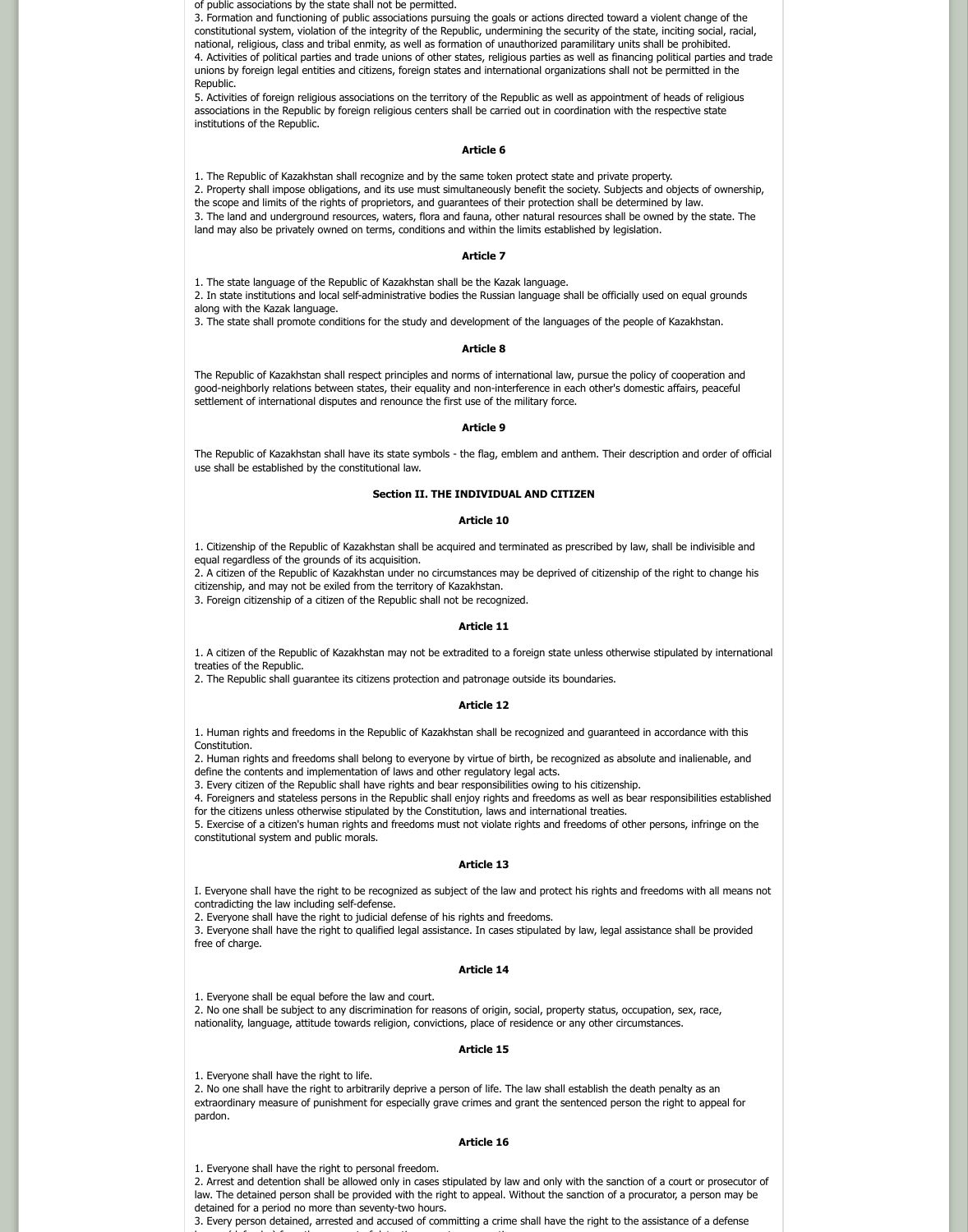lawyer (defender) from the moment of detention, arrest or accusation.

#### **Article 17**

1. A person's dignity shall be inviolable.

2. No one must be subject to torture, violence or other treatment and punishment that is cruel or humiliating to human dignity.

#### **Article 18**

I. Everyone shall have the right to inviolability of private life, personal or family secrets, protection of honor and dignity. 2. Everyone shall have the right to confidentiality of personal deposits and savings, correspondence, telephone conversations, postal, telegraph and other messages. Limitation of this right shall be permitted only in the cases and according to the procedure directly established by law.

3. State bodies, public associations, officials, and the mass media must provide every citizen with the possibility to obtain access to documents, decisions and other sources of information concerning his rights and interests.

#### **Article 19**

1. Everyone shall have the right to determine and indicate or not to indicate his national, party and religious affiliation. 2. Everyone shall have the right to use his native language and culture, to freely choose the language of communication, education, instruction and creative activities.

#### **Article 20**

1. The freedom of speech and creative activities shall be guaranteed. Censorship shall be prohibited. 2. Everyone shall have the right to freely receive and disseminate information by any means not prohibited by law. The list of items constituting state secrets of the Republic of Kazakhstan shall be determined by law. 3. Propaganda of or agitation for the forcible change of the constitutional system, violation of the integrity of the Republic, undermining of state security, and advocating war, social, racial, national, religious, class and clannish superiority as well as the cult of cruelty and violence shall not be allowed.

#### **Article 21**

1. Everyone who has a legal right to stay on the territory of the Republic of Kazakhstan shall have the right to freely move about its territory and freely choose a place of residence except in cases stipulated by law.

2. Everyone shall have the right to leave the territory of the Republic. Citizens of the Republic shall have the right to freely return to the Republic .

#### **Article 22**

1. Everyone shall have the right to freedom of conscience.

2. The right to freedom of conscience must not specify or limit universal human and civil rights and responsibilities before the state.

#### **Article 23**

1. Citizens of the Republic of Kazakhstan shall have the right to freedom of forming associations. The activities of public associations shall be regulated by law.

2. The military, employees of national security, law-enforcement bodies and judges must abstain from membership in political parties, trade unions, and actions in support of any political party.

# **Article 24**

1. Everyone shall have the right to freedom of labor, and the free choice of occupation and profession. Involuntary labor shall be permitted only on a sentence of court or in the conditions of a state of emergency or martial law.

2. Everyone shall have the right to safe and hygienic working conditions, to just remuneration for labor without

discrimination, as well as to social protection against unemployment.

3. The right to individual and collective labor disputes with the use of methods for resolving them, stipulated by law including the right to strike, shall be recognized.

4. Everyone shall have the right to rest. Working labor agreements stipulating the length of working time, days-off and holidays, and paid annual leave shall be guaranteed by law.

#### **Article 25**

1. Housing shall be inviolable. Deprivation of housing shall not be permitted unless otherwise stipulated by a court decision.

Penetration into housing, its inspection and search shall be permitted only in cases and according to the procedure stipulated by law.

2. Conditions shall be created in the Republic of Kazakhstan to provide citizens with housing. Citizens in need of housing shall be categorized in a manner to be prescribed by law and provided with housing at an affordable price from the state housing funds in accordance with the norms stipulated by law.

# **Article 26**

1. Citizens of the Republic of Kazakhstan may privately own any legally acquired property.

2. Property, including the right of inheritance, shall be guaranteed by law.

3. No one may be deprived of his property unless otherwise stipulated by a court decision. Forcible alienation of property for the public use in extraordinary cases stipulated by law may be exercised on condition of its equivalent compensation. 4. Everyone shall have the right to freedom of entrepreneurial activity, and free use of his property for any legal entrepreneurial activity. Monopolistic activity shall be regulated and limited by law. Unfair competition shall be prohibited.

#### **Article 27**

1. Marriage and family, motherhood, fatherhood and childhood shall be under the protection of the state.

2. Care of children and their upbringing shall be a natural right and responsibility of parents.

3. Able-bodied children of age must take care of their disabled parents.

#### **Article 28**

1. A citizen of the Republic of Kazakhstan shall be guaranteed a minimum wage and pension, and guaranteed social security in old age, in case of disease, disability or loss of a breadwinner and other legal grounds.

2. Voluntary social insurance, creation of additional forms of social security, and charity shall be encouraged.

## **Article 29**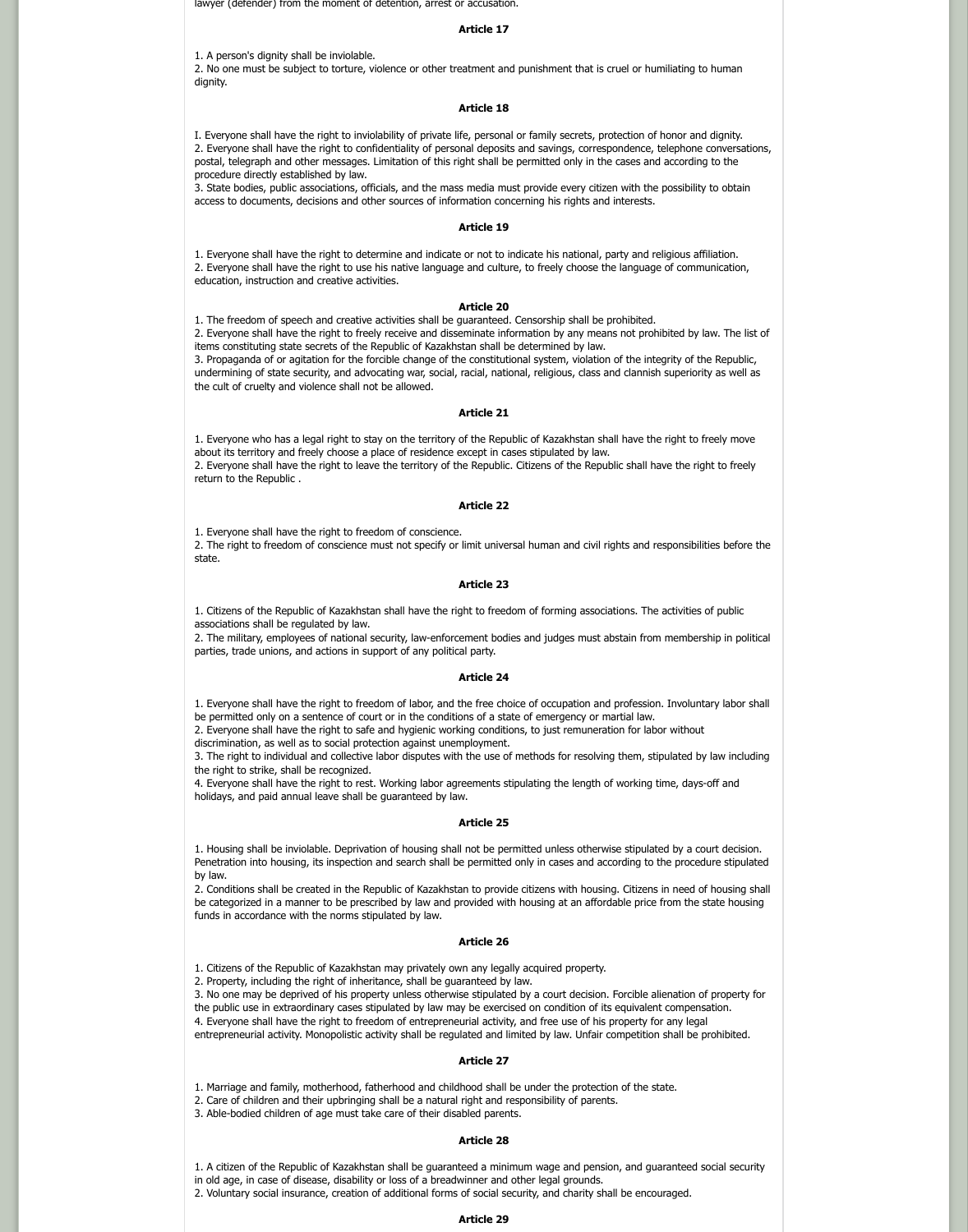1. Citizens of the Republic of Kazakhstan shall have the right to protection of health.

2. Citizens of the Republic shall be entitled to free, guaranteed, extensive medical assistance established by law.

3. Paid medical treatment shall be provided by state and private medical institutions as well as by persons engaged in private medical practice on the terms and according to the procedures stipulated by law.

#### **Article 30**

1. The citizens shall be guaranteed free secondary education in state educational establishments. Secondary education shall be obligatory.

2. A citizen shall have the right to receive on a competitive basis a higher education in a state higher educational establishment.

3. The citizens shall have the right to pay and receive an education in private educational establishments on the basis and terms established by law.

4. The state shall set uniform compulsory standards in education. The activity of any educational establishment must comply with these standards.

#### **Article 31**

1. The state shall set an objective to protect the environment favorable for the life and health of the person. 2. Officials shall be held accountable for the concealment of facts and circumstances endangering the life and health of the people in accordance with law.

#### **Article 32**

Citizens of the Republic of Kazakhstan shall have the right to peacefully and without arms assemble, hold meetings, rallies and demonstrations, street processions and pickets. The use of this right may be restricted by law in the interests of state security, public order, and protection of health, rights and freedoms of other persons.

#### **Article 33**

1. Citizens of the Republic of Kazakhstan shall have the right to participate in the government of the state's affairs directly and through their representatives, to address personally as well as to direct individual and collective appeals to public and local self-administrative bodies.

2. Citizens of the Republic shall have the right to elect and be elected into public and local self-administrations as well as to participate in an all-nation referendum.

3. The right to elect and be elected, to participate in the all-nation referendum shall not extend to the citizens judged incapable by a court as well as those held in places of confinement on a court's sentence.

4. Citizens of the Republic shall have the equal right to serve in a public office. The requirements for candidates for public offices shall be conditioned only by the character of the office duties and shall be established by law.

#### **Article 34**

1. Everyone must observe the Constitution, legislation of the Republic of Kazakhstan and respect the rights, freedoms, honor and dignity of other persons.

2. Everyone must respect the state symbols of the Republic.

#### **Article 35**

Payment of legally established taxes, fees and other obligatory payments shall be a duty and responsibility of everyone.

#### **Article 36**

1. Defense of the Republic of Kazakhstan shall be a sacred duty and responsibility of its every citizen.

2. Citizens of the Republic shall perform military service according to the procedure and in the forms established by law.

#### **Article 37**

Citizens of the Republic of Kazakhstan must care for the protection of historical and cultural heritage, and preserve monuments of history and culture.

#### **Article 38**

Citizens of the Republic of Kazakhstan must preserve nature and protect natural resources.

#### **Article 39**

1. Rights and freedoms of an individual and citizen may be limited only by laws and only to the extent necessary for protection of the constitutional system, defense of the public order, human rights and freedoms, health and morality of the population.

2. Any actions capable of upsetting interethnic concord shall be deemed unconstitutional.

3. Any form of restrictions to the rights and freedoms of the citizens on political grounds shall not be permitted. Rights and freedoms stipulated by articles 10-11; 13-15 paragraph 1 of article 16; article 17; article 19; article 22; paragraph 2 of article 26 of the Constitution shall not be restricted in any event.

#### **Section III. THE PRESIDENT**

#### **Article 40**

1. The President of the Republic of Kazakhstan shall be the head of state, its highest official determining the main directions of the domestic and foreign policy of the state and representing Kazakhstan within the country and in international relations. 2. The President of the Republic shall be the symbol and guarantor of the unity of the people and the state power, inviolability of the Constitution, rights and freedoms of an individual and citizen.

3. The President of the Republic shall ensure by his arbitration concerted functioning of all branches of state power and responsibility of the institutions of power before the people.

#### **Article 41**

1. The President of the Republic shall be elected by universal, equal and direct suffrage under a secret ballot for a seven-year term in accordance with the constitutional law by the citizens of the Republic who have come of age.

2. A citizen of the Republic shall be eligible for the office of the President of the Republic of Kazakhstan if he is by birth not younger than forty and has a perfect command of the state language and has lived in Kazakhstan for not less than fifteen years.

3. Regular elections of the President of the Republic shall be held on the first Sunday of December and shall not coincide with the election of a new Parliament of the Republic.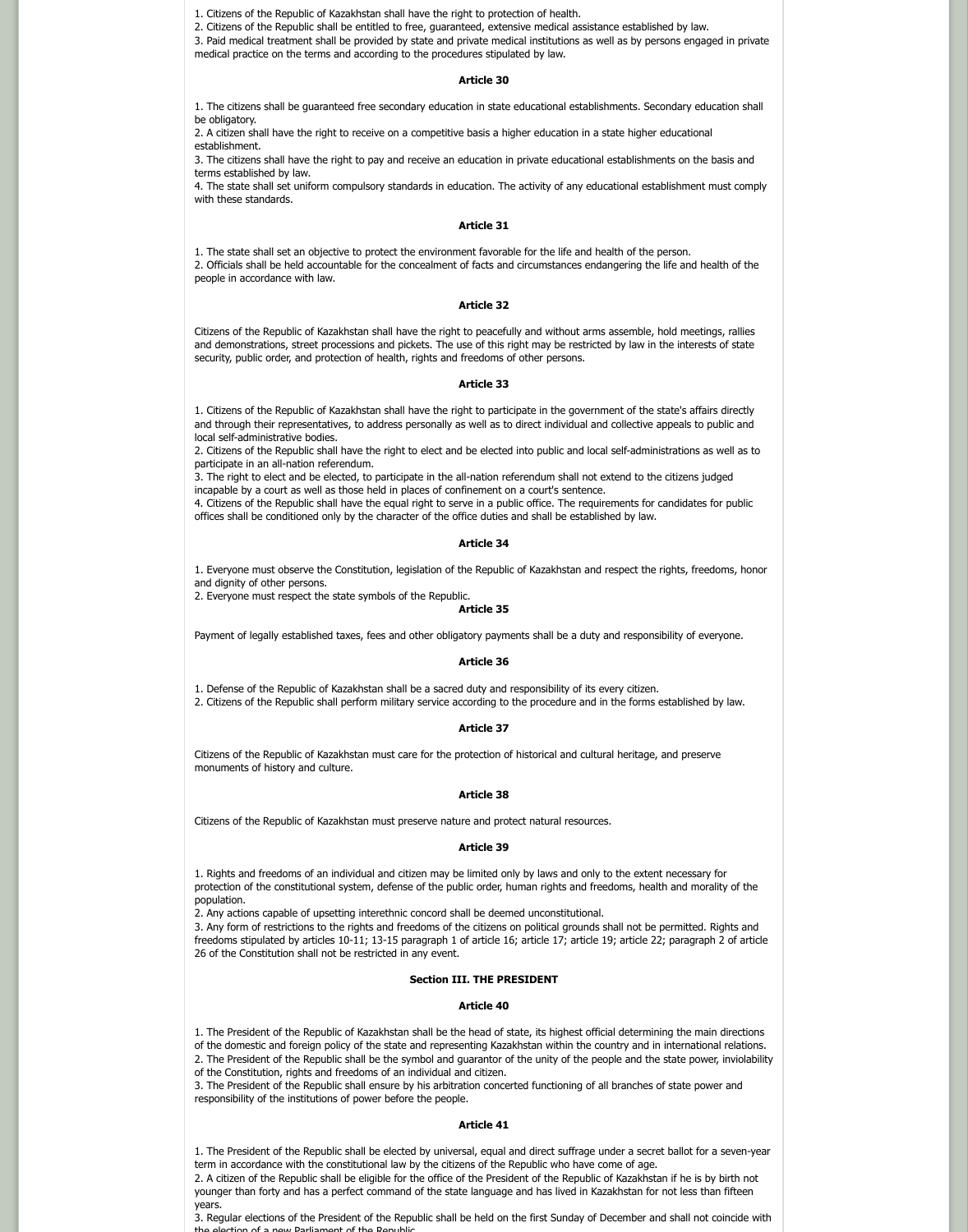the election of a new Parliament of the Republic.

4. The candidate who receives more than 50 percent of the votes of the constituents that took part in the election shall be deemed elected. If none of the candidates receives the above number of votes, a second round of elections shall be held between the two candidates who obtained the largest number of votes. The candidate who receives the larger number of votes of the constituents who take part in the second round of elections shall be deemed elected.

#### **Article 42**

1. The President of the Republic of Kazakhstan shall take office from the moment of swearing to the people the following oath: "I solemnly swear that I will faithfully serve the people of Kazakhstan, strictly observe the Constitution and the laws of the Republic of Kazakhstan, guarantee the rights and freedoms of the citizens, honestly perform the high duties of the President of the Republic of Kazakhstan entrusted to me."

2. The oath shall be taken on the second Wednesday of January in a ceremonial atmosphere in the presence of the deputies of Parliament, the members of the Constitutional Council, the judges of the Supreme Court as well as all former Presidents of the Republic. In case, stipulated by Article 48 of the Constitution, the oath shall be taken by a person who has taken the powers of the President of the Republic of Kazakhstan within one month since taking the powers of the President of the Republic.

3. The powers of the President of the Republic shall terminate from the moment the newly elected President of the Republic takes office as well as in the case of premature release from office, resignation or death. All former Presidents of the Republic except those who were discharged from office shall have the title of ex-President of the Republic of Kazakhstan. 4. One and the same person may not be elected the President of the Republic more than two times in a row.

#### **Article 43**

1. The President of the Republic of Kazakhstan shall not have the right to be a deputy of a representative body, hold other paid offices and engage in entrepreneurial-activity.

2. The President of the Republic shall suspend activity in any political party for the period he exercises his powers.

#### **Article 44**

1. The President of the Republic of Kazakhstan shall:

1) annually address the people of Kazakhstan with a message on the state of the country and main directions of the domestic and foreign policy of the Republic of Kazakhstan;

2) appoint regular and extraordinary elections to the Parliament of the Republic; convene the first session of Parliament and accept the oath of its members to the people of Kazakhstan; call extraordinary joint sessions of the Chambers of Parliament; sign laws submitted by the Senate of Parliament within fifteen working days, promulgate the law or return the law or its separate articles for a second discussion and vote;

3) appoint a Prime Minister of the Republic with the Parliament's consent; release him from office; determine the structure of the Government of the Republic at the proposal of the Prime Minister, appoint to and release from office its members, as well as form, abolish and reorganize central executive bodies of the Republic which are not included into the Government; accept the oath of the members of the Government; preside at the meetings of the Government on especially important issues;

charge the Government with bringing a bill into the Majilis of Parliament; annul or suspend completely or partially the effect of the Government's acts and those of the akims of the oblasts, major cities and the capital;

4) appoint the Chairperson of the National Bank of the Republic of Kazakhstan with the Parliament's consent; release him from office;

5) appoint the Procurator General and Chairperson of the (committee of National Security of the Republic with the consent of the Senate of Parliament; release them from office;

6) appoint and recall heads of diplomatic representative offices of the Republic;

7) appoint the Chairperson and two members of the Accounts Committee for control over Execution of the Republican Budget for a five year term;

8) approve state programs of the Republic;

9) approve a unified system of financing and labor payment for all bodies financed by the state budget of the Republic at the proposal of the Prime Minister of the Republic;

10) adopt a resolution on conducting the all-nation referendum;

11) conduct negotiations and sign international treaties of the Republic; sign ratification instruments; receive letters of credentials and recall from diplomatic and other representatives of foreign states accredited to him;

12) act as the Commander-in-Chief of the Armed Forces of the Republic, appoint and replace the highest command of the Armed Forces;

13) award state decorations of the Republic and confer-honorary, highest military and other ranks, ranked positions,

diplomatic ranks and qualification degrees;

14) resolve issues of citizenship of the Republic, and political asylum;

15) exercise pardon of citizens;

16) in the event of a serious and immediate threat to the democratic institutions of the Republic, its independence and territorial integrity, political stability of the Republic, security of its citizens and the disruption of normal functioning of the Constitutional bodies of the state, the President shall have official consultation with Prime Minister and Chairpersons of the Parliamentary Chambers of the Republic and take measures, caused by a state of emergency on the entire territory or in particular areas of Kazakhstan, and immediately inform the Parliament of the use of the Armed Forces of the Republic; 17) in the case of aggression against the Republic or immediate external threat to its security, the President shall impose martial law on the entire territory of the Republic or in particular areas, declare a partial or total mobilization and immediately inform the Parliament of the Republic to the effect;

18) form the Republican Guard as well as the Presidential Guard subordinated to the President;

19) appoint to and release from office the State Secretary of the Republic of Kazakhstan, define his status and powers; form the administration of the President of the Republic;

20) form the Security Council, the Higher Judicial Council and other consultative and advisory bodies;

21) exercise other powers in accordance with the Constitution and the laws of the Republic.

#### **Article 45**

1. The President of the Republic of Kazakhstan, on the basis of and with the exercise of the Constitution and the laws, shall issue decrees and resolutions which are binding on the entire territory of the Republic.

2. In the case envisioned by subparagraph 4 of Article 53 of the Constitution the President of the Republic shall issue laws, and in the case envisioned by subparagraph 2 of Article 61 of the Constitution, - the President of the Republic shall issue decrees having the force of laws in the Republic.

3. The acts of Parliament signed by the President of the Republic as well as the acts of the President issued on the initiative of the Government shall be preliminarily signed respectively by the Chairperson of each Parliaments Chambers or the Prime Minister who bear juridical responsibility for the legality of these acts.

# **Article 46**

1. The President of the Republic of Kazakhstan, his honour and dignity shall be inviolable.

2. Provision, service, and guard of the President of the Republic and his family shall be carried out at the state's expense.

3. The provisions of this article shall extend to ex-Presidents of the Republic.

#### **Article 47**

1. The President of the Republic of Kazakhstan may be prematurely released from office in the case of continued incapacity to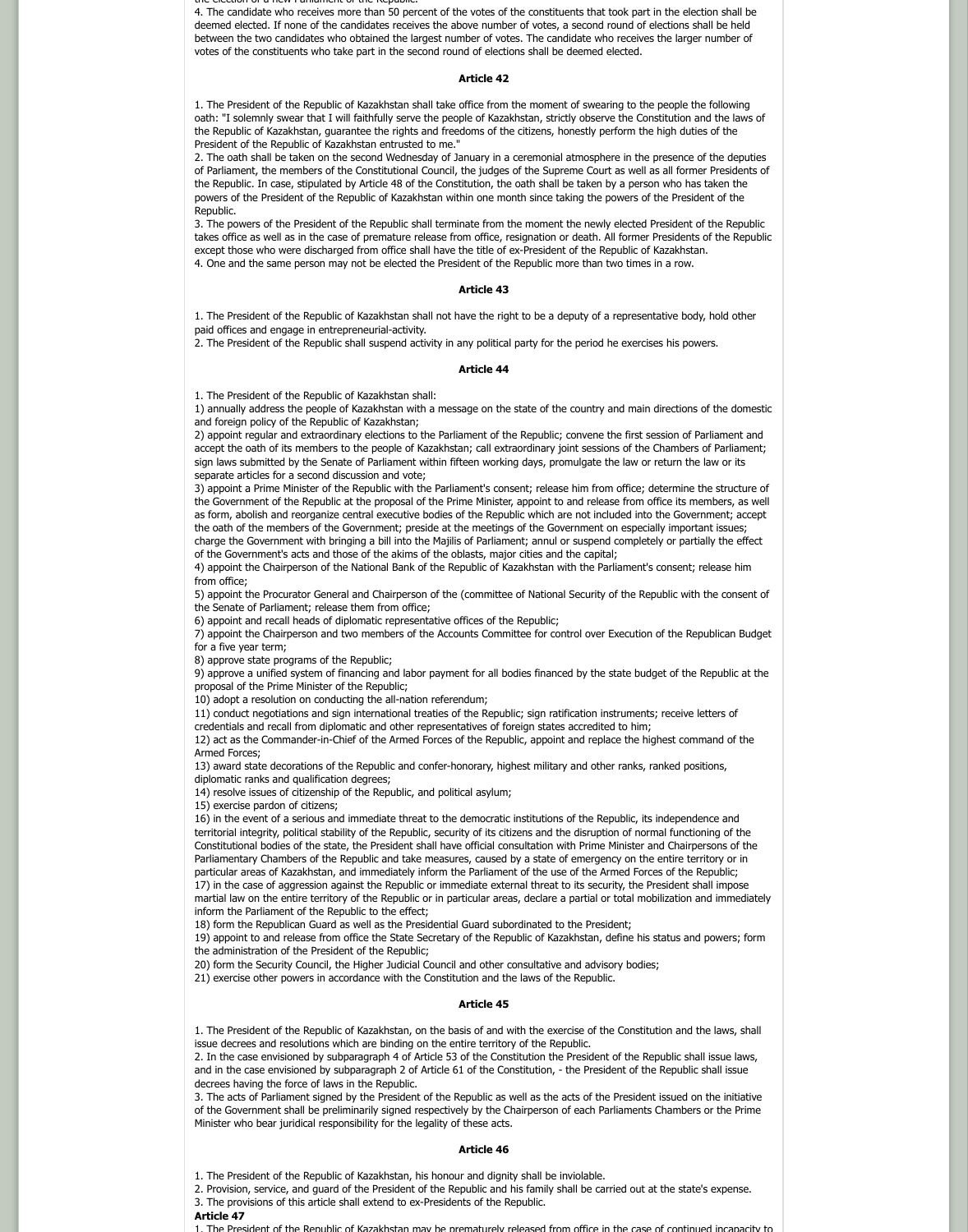1. The President of the Republic of Kazakhstan may be prematurely released from office in the case of continued incapacity to perform his duties due to illness. In this case the Parliament shall form a commission consisting of equal numbers of deputies from each Chamber and specialists of the respective areas of medicine. The decision of premature release based on the conclusion of the commission and that of the Constitutional Council confirming observance of the established constitutional procedures shall be adopted at a joint sitting of the Parliament's Chambers by the majority of no less than three-fourths from the total number of deputies of each Chamber.

2. The President of the Republic shall bear responsibility for the actions performed while exercising his duties and only in the case of high treason may be discharged from office by Parliament. The decision to bring an accusation and conduct its investigation may be adopted by the majority of the deputies of the Majilis at the initiative of no less than one-third of the total number of its deputies. Investigation of the accusation shall be organized by the Senate and by the majority of votes of the total number of the deputies of the Senate its results are transferred for consideration at a joint session of the Parliament's Chambers. The final decision of this issue shall be adopted at a joint session of the Parliament's Chambers by the majority of no less than three-fourths of the total number of the deputies of each Chamber, provided the Supreme Court concludes the validity of the accusation and conclusion by the Constitutional Council that the established constitutional procedures were observed. The failure to arrive at a final decision within two months from the moment of the accusation shall result in the recognition that the accusation against the President of the Republic is rejected. Rejection of the accusation of the President of the Republic in perpetration of high treason at any stage shall result in premature termination of the powers of the deputies of the Majilis who initiated the consideration of this issue.

3. The issue of discharge of the President of the Republic from office may not be initiated in the period when the President is considering premature termination of the powers of the Parliament of the Republic.

#### **Article 48**

1. In case of premature release or discharge of the President of the Republic of Kazakhstan from office as well as in case of his death the powers of the President of the Republic shall be transmitted to the Chairperson of the Senate of the Parliament for the rest of the term; if the Chairperson of the Senate is unable to assume the powers of the President they shall be transmitted to the Chairperson of the Majilis of the Parliament; if the Chairperson of the Majilis is unable to assume the powers of the President they shall be transmitted to the Prime Minister of the Republic. A person who has taken the powers of the President of the Republic shall correspondingly withdraw his powers of the Chairperson of the Senate, the Majilis, the Prime Minister. In this case filling of those state positions shall be carried out in the order, stipulated by the Constitution. A person who has taken the powers of the President of the Republic of Kazakhstan, on the basis and in the order stipulated by Paragraph 1 of the present Article, has no right to initiate amendments and additions to the Constitution of the Republic of Kazakhstan.

#### **Section IV. PARLIAMENT**

#### **Article 49**

1. Parliament of the Republic of Kazakhstan is the highest representative body of the Republic performing legislative functions.

2. Parliament's powers shall begin from the opening of its first session and terminate with the first session of a new convocation.

3. The powers of Parliament may be prematurely terminated in cases and according to the procedure stipulated by the Constitution.

4. The organization and activities of Parliament, the legal status of its deputies shall be determined by constitutional law.

#### **Article 50**

1. Parliament shall consist of two Chambers acting on a permanent basis: the Senate and the Majilis.

2. The Senate shall be composed of deputies elected in twos from each oblast, major city and the capital of the Republic of Kazakhstan, at a joint session of the deputies of all representative bodies of the respective oblast, major city and the capital of the Republic. Seven deputies of the Senate shall be appointed by the President of the Republic for the term of the Senate. 3. The Majilis shall consist of seventy-seven deputies. Sixty-seven deputies shall be elected in constituencies having one mandate and formed according to the administrative-territorial division of the Republic with an approximately equal number of constituents. Ten deputies shall be elected on the basis of the Party Lists according to the system of proportional representation and in the territory of a unified national constituency.

4. A deputy of Parliament may not be a member of both Chambers simultaneously.

5. Term of the powers of Senate deputies shall be six years, term of the powers of the Majilis deputies shall be five years.

#### **Article 51**

1. Elections of the deputies of the Majilis shall be carried out on the basis of the universal, equal and direct right under secret ballot. Regular elections of the deputies of the Majilis shall be held no later than two months before the termination of the powers of current Parliament.

2. The elections of the deputies of the Senate shall be carried out on the basis of indirect electoral right under secret ballot.

Half of the elected deputies of the Senate shall be re-elected every three years. In this case, their regular elections shall be held no later than two months before the end of their term in office.

3. Extraordinary elections of the deputies of Parliament shall be held within two months from the moment of premature termination of Parliament's powers.

4. A deputy of the Senate may be a citizen of the Republic of Kazakhstan who has been a citizen of the Republic for not less than five years and who has reached thirty years of age, has a higher education and length of service of not less than five years, and has been a permanent resident for not less than three years on the territory of the respective oblast, major city or the capital of the Republic. A deputy of the Majilis may be a citizen of the Republic of Kazakhstan who has reached twentyfive years of age.

5. A candidate shall be deemed elected if he receives more than fifty percent of the votes of constituents or electors who took part in the voting in a constituency having one mandate, at the joint session of deputies of all the representative bodies correspondingly of the oblasts, the city of republican significance and the capital of the Republic. If none of the candidates receives the aforementioned number of votes, a second round of voting shall be held between the two candidates who obtained the largest number of votes. The candidate who receives the larger number of votes of the constituents or electors who took part in voting shall be deemed elected. Only those political parties which received not less than seven percent of votes of constituents who took part in the elections, shall be admitted to distribution of deputy mandates in accordance with the results of elections to the Majilis on the basis of Party Lists. Elections to the Senate shall be deemed valid in case more than fifty percent of electors took part in the voting. Procedure of elections of the deputies of the Parliament of the Republic shall be determined by constitutional law.

6. A deputy shall take an oath before the people of Kazakhstan.

# **Article 52**

1. A deputy of Parliament shall not be bound by any imperative mandate.

2. The deputies of Parliament must take part in its work. The deputies shall only vote in person in Parliament. Absence of a deputy at sittings of the Chambers and their bodies without a good reason for more than three times as well as transferring the right to vote shall cause the imposition of penalties established by law.

3. A deputy of Parliament shall have no right to be a deputy of another representative body, hold other paid offices, except teaching, research and creative activities, engage in entrepreneurial activity, enter a managing body or a supervisory board of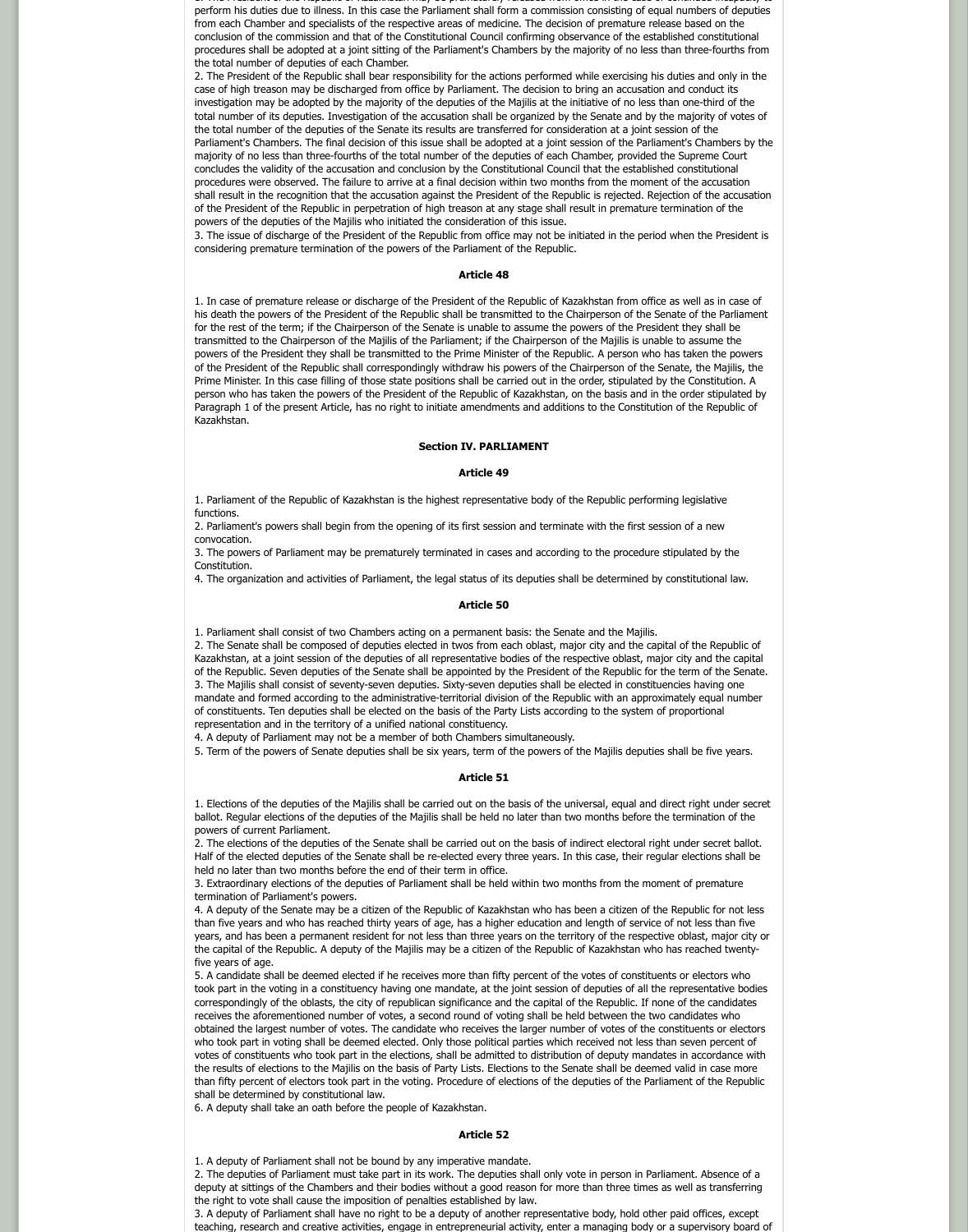teaching, research and creative activities, engage in entrepreneurial activity, enter a managing body or a supervisory board of a commercial organization. Violation of this rule shall result in the termination of a deputy's powers.

4. A deputy of Parliament during the term of his office may not be arrested, subject to detention, measures of administrative punishment imposed by a court of law, arraigned on a criminal charge without the consent of a respective Chamber except for the cases of being apprehended on the scene of a crime or committing grave crimes.

5. The powers of the deputies of Parliament shall be terminated in cases of resignation, being recognized as incapable, dissolution of Parliament and in other cases stipulated by the Constitution. A deputy of Parliament shall be deprived of his mandate in cases being duly convicted in a court of law, establishing permanent residency beyond the boundaries of the Republic of Kazakhstan.

6. Preparation of questions concerning the imposition of penalties on the deputies, their observance of the requirements of paragraph 3 of this article, principles of the deputies' ethics, as well as termination of the deputies' powers and deprivation of their powers and deputy immunity, shall be delegated to the Central Election Commission of the Republic of Kazakhstan.

#### **Article 53**

Parliament at a joint session of the Chambers shall:

1) introduce amendments and make additions to the Constitution; adopt constitutional laws, introduce amendments and make additions to the Constitution at the proposal of the President of the Republic of Kazakhstan;

2) approve the republican budget, the reports of the Government, and the Accounts Committee about its implementation, and introduce changes into the budget;

3) conduct a second round of discussion and voting on the laws or articles of the law that caused objections of the President of the Republic within a month's term from the moment the objections were presented. Non-observance of this term denotes the acceptance of the President's objections. If Parliament by the majority of two-thirds of votes from the total number of deputies from each Chamber confirms the decision adopted earlier, the President shall sign the law within seven days. If the President's objections .are not overruled, the law shall be deemed not adopted or adopted in the version proposed by the President;

4) have the right to delegate legislative Powers for a term not exceeding one year to the President by two-thirds of the votes from the total number of deputies of each Chamber at the initiative of the President ;

5) give consent to the appointment of the Prime Minister of the Republic and the Chairperson of the National Bank of the Republic by the President of the Republic;

6) hear the report of the Prime Minister on the Government's program and approve or reject the program. A second rejection of the program brought about by the majority of two-thirds of votes from the total number of deputies of each Chamber denotes a vote of no confidence in the Government. The absence of such a majority implies the approval of the Government's program;

7) express a vote of no confidence in the Government by the majority of two-thirds of votes from the total number of deputies of each Chamber at the initiative of no less than one-fifth of the total number of the Parliament's deputies and in cases established by this Constitution;

8) decide issues of war and peace;

9) adopt a decision concerning the use of the Armed Forces of the Republic to fulfill international obligations in support of peace and security at the proposal of the President of the Republic;

10) put forward an initiative calling for an all-nation referendum;

11) hear annual messages of the Constitutional Council of the Republic on the state of the constitutional legality in the Republic;

12) form joint commissions of the Chambers; elect and release from office their chairpersons; hear reports on the activity of the commissions;

13) exercise other powers assigned to Parliament by the Constitution.

#### **Article 54**

Parliament at separate sessions of the Chambers through consecutive consideration of issues first in the Majilis and then in the Senate shall:

1) adopt laws;

2) discuss the republican budget and reports about its implementation, changes and additions in the budget, establish and annul state taxes and fees;

3) establish the procedure for resolving the issues of the administrative-territorial division of the Republic of Kazakhstan;

4) establish state awards, honorary, military and other titles, ranked positions, diplomatic ranks of the Republic of Kazakhstan, and define state symbols of the Republic;

5) decide issues of state loans and rendering of economic and other assistance by the Republic;

6) issue acts of amnesty to citizens;

7) ratify and denounce international treaties of the Republic.

#### **Article 55**

The following shall belong to exclusive jurisdiction of the Senate:

1) election and discharge from office, the Chairperson of the Supreme Court, the Chairpersons of the Collegium of Justice,

and judges of the Supreme Court of the Republic at the proposal of the President of the Republic of Kazakhstan, and swearing them into office;

2) approval of the appointment of the Procurator General and the Chairperson of the Committee of National Security by the President of the Republic of Kazakhstan ;

3) deprivation of inviolability of the Procurator General, the Chairperson and judges of the Supreme Court of the Republic;

4) premature termination of the powers of local representative administrative bodies in accordance with the legislation of the Republic;

5) delegation of two deputies to the Highest Judicial Council of the Republic of Kazakhstan;

6) consideration of the issue raised by the Majilis about the discharge from office of the President of the Republic and submitting the results for consideration at a joint session of the Chambers.

#### **Article 56**

The following belongs to exclusive jurisdiction of the Majilis:

1) accepting drafts of laws for consideration and consideration of the drafts of laws;

2) preparation of suggestions concerning the objections of the President of the Republic of Kazakhstan to laws adopted by Parliament of the Republic;

3) election and discharge from office of the Chairperson, Deputy Chairperson, Secretary and members of the Central Election Commission of the Republic at the proposal of the President of the Republic of Kazakhstan;

4) announcing regular elections of the President of the Republic;

5) delegation of two deputies to the Qualification Collegiums of Justice;

6) bringing an accusation of high treason against the President of the Republic.

#### **Article 57**

Each Chamber of the Parliament independently, without participation of the other Chamber shall:

1) appoint three members for a five-year term to the Accounts Committee for control over execution of the republican budget;

2) delegate half of the members of the commission formed by Parliament in the case envisaged by paragraph I of article 47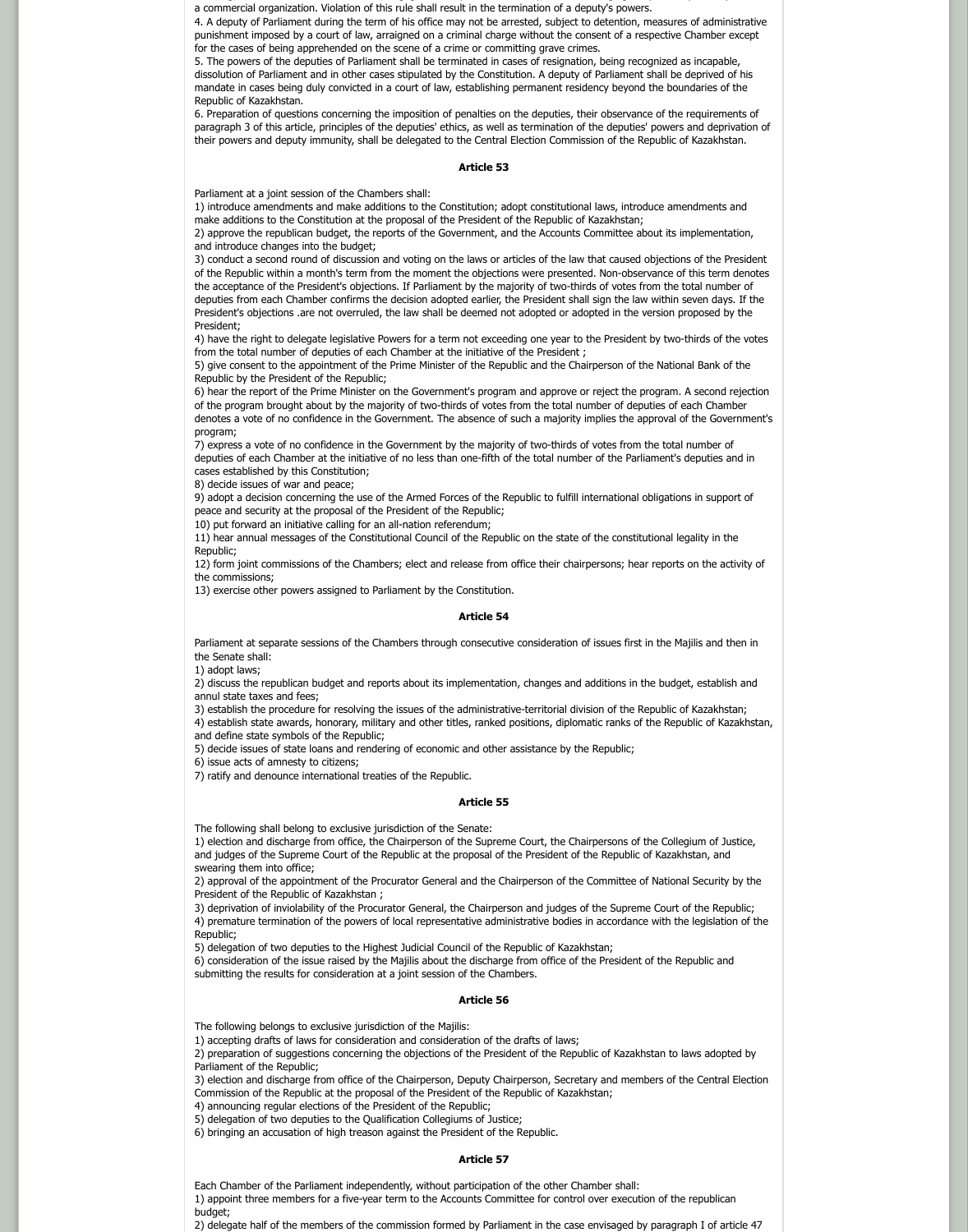of the Constitution;

3) elect half of the members of joint commissions of the Chambers;

4) terminate powers of the deputies of the Chambers, as well as resolve the issues of depriving deputies of their deputy

immunity at the proposal of the Procurator General of the Republic of Kazakhstan;

5) hold Parliamentary hearings on the issues of its jurisdiction;

6) have the right to hear reports of the members of the Government of the Republic on the issues of their activities, at the initiative of no less than one-third from the total number of the deputies of the Chambers, and adopt an appeal by a majority of two-thirds of the total number of the deputies of the Chambers to the President of the Republic of Kazakhstan to discharge a member of the Government from office in the case of nonobservance of the laws of the Republic, if the President of the Republic refuses such appeal, then the deputies, by majority of not less than two-thirds of votes of the total number of deputies of the Chamber, shall possess the right to put a question to the President anew on release from the position of a member of the Government on expiration of six months since the first appeal. In this case the President of the Republic shall release from the position of a member of the Government.

7) form coordinating and working bodies of the Chambers;

8) adopt procedural orders of their activities and other decisions on the issues connected with organization and the internal routine of the Chambers.

#### **Article 58**

1. The Chambers shall be headed by their chairpersons who are elected by the Senate and the Majilis from among the deputies who have a perfect command of the state language, under secret ballot by a majority of votes from the total number of the deputies of the Chambers. The candidacy for the Chairperson of the Senate shall be nominated by the President of the Republic of Kazakhstan. The candidacy for the Chairperson of the Majilis shall be nominated by the deputies of the Chamber.

2. The Chairpersons of the Chambers may be recalled from office and also have the right to submit their resignation if the majority of the total number of the deputies of the Chambers have voted against them.

3. The Chairpersons of Parliament's Chambers shall:

1) convene sessions of the Chambers and preside over them;

2) exercise general supervision in preparation of the issues under consideration by the Chambers;

3) nominate the candidacies of Deputy Chairpersons to the Chambers;

4) ensure the observance of the procedural orders in the activities of the Chambers;

5) supervise the activities of the coordinating bodies of the Chambers;

6) sign acts issued by the Chambers;

7) each appoint two members to the Constitutional Council of the Republic of Kazakhstan;

8) fulfill other duties assigned to them by the procedural orders of Parliament.

4. The Chairperson of the Majilis shall:

1) open sessions of Parliament;

2) convene regular joint sessions of the Chambers, preside at regular and extraordinary joint sessions of the Chambers.

1) legal capacity of individuals and legal entities, civil freedoms and rights, obligations and responsibility of individuals and legal entities;

5. The chairpersons of the Chambers shall issue instructions on the items of their jurisdiction.

#### **Article 59**

1. Parliament's sessions shall proceed in the form of joint and separate sessions of its (chambers.

2. The first session of Parliament shall be convened by the President of the Republic of Kazakhstan no later than thirty days from the day of publishing of the election results.

3. Regular sessions of the Parliament shall be held once a year from the first working day of September to the last working day of June.

4. Session of Parliament shall be opened by the President of the Republic and closed at joint sessions of the Senate and Majilis. In the period between Parliament's sessions, the President of the Republic of Kazakhstan may call an extraordinary joint session of the Chambers on his own initiative, at the suggestion of the chairpersons of the Chambers or no less than one-third from the total number of the deputies of Parliament. Only the issues that were the reason for convocation shall be reviewed at this session.

5. Joint and separate sessions of the Chambers shall be held on condition that no less than two-thirds from the total number of the deputies of each Chamber are present.

6. Joint and separate sessions of the Chambers shall be open. In cases stipulated by the procedural orders, sessions may be closed. The President of the Republic, the Prime Minister and members of the Government, the Chairperson of National Bank, the Procurator General, the Chair-person of the Committee of National Security shall have the right to be present at any session and be heard.

#### **Article 60**

1. The Chambers shall form standing committees, the number of which shall not exceed seven in each Chamber.

2. The Senate and Majilis shall have the right to form joint commissions on a parity basis for solution of issues dealing with the joint activity of the Chambers.

3. The committees and commissions shall issue resolutions on items of their jurisdictions.

4. The procedure of formation, the powers and organization of the activities of the committees and commissions shall be determined by law.

# **Article 61**

1. The right of a legislative initiative shall belong to the deputies of Parliament of the Republic of Kazakhstan, the Government of the Republic and shall be realized exclusively in the Majilis.

2. The President of the Republic of Kazakhstan shall have the right to determine priority consideration of draft of laws as well as to declare consideration of a draft of law urgent signifying that Parliament must consider this draft within a month from the day of its submission. If the Parliament does not meet this requirement, the President of the Republic shall have the right to issue a decree having the force of law which shall be in effect until Parliament adopts a new law as established by the Constitution.

3. Parliament shall have the right to issue laws that regulate the most important public relations, establish fundamental principles and standards dealing with:

2) conditions of ownership and other rights of property;

3) foundations of organization and activity of state bodies and bodies of local self-administration, state and military service;

4) taxation, establishment and levying of duties and other obligatory payments;

5) the republican budget;

6) issues of the judicial system and legal proceedings;

7) education, health care and social provision;

8) privatization of enterprises and their property;

9) environmental protection;

10) administrative-territorial structure of the Republic;

11) ensuring defense and security of the state. All other relations shall be regulated by legislative acts.

4. A draft of law considered and approved by the majority of votes from the total number of the deputies of the Majilis shall be transmitted to the Senate where it shall be considered for no more than sixty days. A draft of law approved by the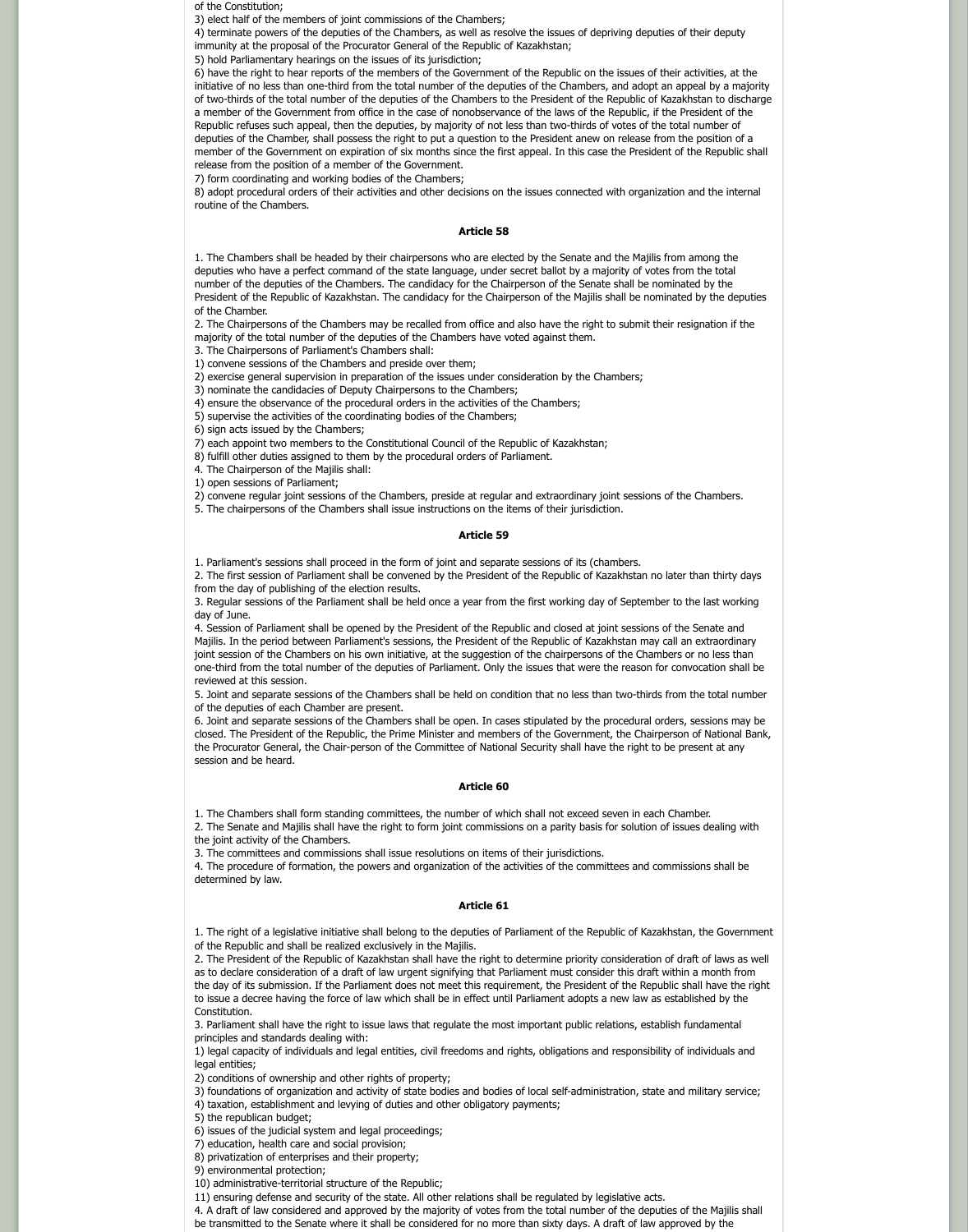majority of votes of the total number of deputies of the Senate shall become the law and shall be submitted to the President to be signed within ten days . A draft of law rejected as a whole by the majority of votes from the total number of the Senate's deputies shall be returned to the Majilis. If the Majilis approves the draft of law again by the majority of two-thirds of votes from the total number of its deputies, it shall be transferred to the Senate for a second discussion and voting. A twice -rejected draft may not be submitted again during the same session.

5. Amendments and additions to a draft of law proposed by the majority of votes from the total number of the Senate's deputies shall be sent to the Majilis. If the Majilis by the majority of votes from the total number of its deputies agrees with the proposed amendments and additions, the law shall be deemed to be adopted. If the Majilis by the same majority of votes objects to the amendments and additions proposed by the Senate, the disagreement between the Chambers shall be resolved through conciliatory procedures.

6. Drafts of law envisioning reduction of state revenues or increase in state expenditures may be submitted only when supplied with the positive resolution of the Government of the Republic.

7. In the case when of a draft of law submitted by the Government is not adopted, the Prime-Minister shall have the right to raise an issue of no confidence in the Government at a joint session of the Chambers. Voting on this issue shall be held not earlier than within forty-eight hours from the moment of calling for a vote of confidence. If the call for a vote of no confidence does not receive the necessary number of votes established by this Constitution, a draft of law shall be deemed adopted without voting. However, the Government may not use this right more than twice a year.

#### **Article 62**

1. The Parliament shall adopt legislative acts in the form of laws of the Republic of Kazakhstan, resolutions of the Parliament, resolutions of the Senate and the Majilis having obligatory force on the entire territory of the Republic.

2. Laws of the Republic shall come into effect after they are signed by the President of the Republic.

3. Amendments and additions to the Constitution shall be introduced by the majority of no less than three-fourths of votes from the total number of the deputies of each chamber.

4. Constitutional laws shall be adopted on the issues stipulated by the Constitution by the majority of no less than two-thirds of votes from the total number of the deputies of each Chamber.

5. Legislative acts of the Parliament and its Chambers shall be adopted by the majority of votes from the total number of the deputies of the Chambers unless otherwise stipulated by the Constitution.

6. No less than two readings introducing amendments and additions to the Constitution, adopting constitutional laws or introducing of changes and additions into them shall be obligatory.

7. Laws of the Republic, resolutions of the Parliament and its Chambers must not contradict the Constitution. Resolutions of the Parliament and its Chambers must not contradict laws.

8. The procedure for development, submission, discussion, bringing into effect and promulgation of legislative and other regulatory legal acts of the Republic shall be regulated by a special law and the procedural orders of Parliament and its Chambers.

#### **Article 63**

1. The President of the Republic of Kazakhstan may dissolve Parliament in cases: expressing by Parliament of a vote of no confidence in the Government, twice refusal of Parliament to give consent to the appointment of the Prime Minister, political crisis resulting from of insurmountable differences between the Chambers of Parliament or Parliament and other branches of state power.

2. The Parliament may not be dissolved in the period of a state of emergency or martial law, during the last six months of the President's term, as well as within a year after a previous dissolution.

#### **Section V. GOVERNMENT**

#### **Article 64**

1. The Government shall implement the executive power of the Republic of Kazakhstan, head the system of executive bodies and exercise supervision of their activity.

2. The Government in its entire activity shall be responsible before the President of the Republic as well as accountable to the Parliament of the Republic in the case stipulated by paragraph 6 of article 53 of the Constitution.

3. Members of the Government shall be accountable to the Chambers of Parliament in the case stipulated by paragraph 6 of Article 57 of the Constitution.

4. The jurisdiction, the procedure of organization and activity of the Government shall be determined by constitutional law.

#### **Article 65**

1. The Government shall be formed by the President of the Republic of Kazakhstan according to the procedure stipulated by this Constitution.

2. Suggestions about the structure and composition of the Government shall be submitted to the President of the Republic of Kazakhstan by the Prime Minister of the Republic within ten days after his appointment.

3. The members of the Government shall take an oath to the people and President of Kazakhstan.

# **Article 66**

The Government shall:

1) develop the main directions of the socio-economic policy of the state, its defense capability, security, guarantee of public order and organize their realization;

2) present to the Parliament the republican budget and a report about its performance, ensure implementation of the budget; 3) introduce draft of laws into the Majilis and ensure enforcement of laws;

4) organize management of state property;

5) develop measures for the conduct of the foreign policy of the Republic of Kazakhstan;

6) manage the activity of ministries, state committees, other central and local executive bodies;

7) annul or suspend completely or partially, the effect of acts of ministries, state committees, other central and local executive bodies of the Republic;

8) appoint to and release from office heads of central executive bodies not encompassed by the Government;

9) perform other functions assigned to it by this Constitution, laws and acts of the President.

# **Article 67**

The Prime Minister of the Republic of Kazakhstan shall:

1) organize and supervise the work of the Government, personally answer for its work;

2) within a month after his appointment, present to the Parliament a report about the Program of the Government and in the event of its rejection, present a new report about the Program within two months;

3) sign resolutions of the Government;

4) report the main directions of the Government's activity and all of its important decisions to the President;

5) perform other functions connected with organization and supervision of the Government's activity.

# **Article 68**

1. Members of the Government shall be independent in making decisions within their competence and bear personal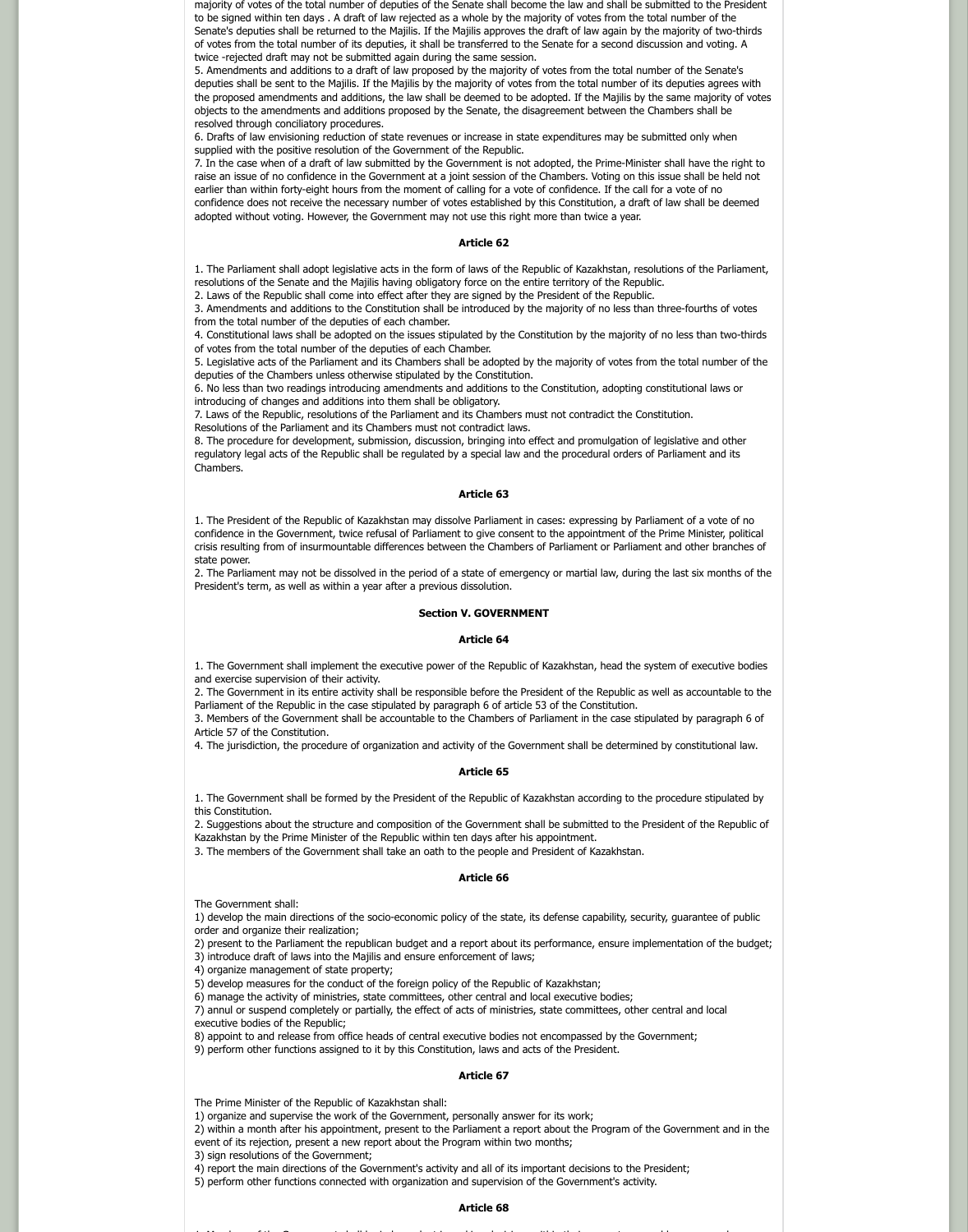1. Members of the Government shall be independent in making decisions within their competence and bear personal responsibility before the Prime Minister for the activity of bodies subordinated to them. A member of the Government who does not agree with the policy, pursued by the Government, or who does not pursue it shall resign or subjected to release from his office.

2. Members of the Government shall not have right to be deputies of a representative body, hold other paid offices except teaching, scientific and other creative activities, engage in entrepreneurial activity, enter governing body or a supervisory board of a commercial organization.

#### **Article 69**

1. The Government of the Republic of Kazakhstan shall issue resolutions on the items of its jurisdiction having obligatory force on the entire territory of the Republic.

2. The Prime Minister of the Republic shall issue directions having mandatory force on the entire territory of the Republic. 3. Resolutions of the Government and directions of the Prime Minister must not contradict the Constitution, legislative acts, decrees and resolutions of the President of the Republic.

# **Article 70**

1. The Government shall resign its powers to the newly elected President of the Republic of Kazakhstan.

2. The Government and any of its members shall have the right to submit a resignation to the President of the Republic of Kazakhstan if they consider further performance of the functions assigned to them to be impossible.

3. The Government shall submit its resignation to the President of the Republic of Kazakhstan in the event that Parliament passes a vote of no confidence in the Government.

4. The President of the Republic within a period of ten days shall consider the issue of accepting or declining the resignation. 5. Acceptance of the resignation shall denote the termination of the powers of the Government or a respective member. Acceptance of the resignation of the Prime Minister shall denote the termination of the powers of the entire Government. 6. In the event that the resignation of the Government or its member is declined, the President shall charge the Government or its member with continued performance of their responsibilities. In the event that the resignation of the Government owing to the passage of a vote of no confidence is declined, the President shall have the right to dissolve Parliament. 7. The President of the Republic shall have the right on his own initiative to adopt a decision to terminate the powers of the Government and to release any of its members from their offices. The release of the Prime Minister from office shall denote the termination of the powers of the entire Government.

# **Section VI. THE CONSTITUTIONAL COUNCIL**

#### **Article 71**

1. The Constitutional Council of the Republic of Kazakhstan shall consist of seven members whose powers shall last for six years. The ex-Presidents of the Republic shall have the right to be life-long members of the Constitutional Council 2. The Chairperson of the Constitutional Council shall be appointed by the President of the Republic, and in case the votes are equally divided, his vote shall be decisive.

3. Two members of the Constitutional Council shall be appointed by the President of the Republic, two - by the Chairperson of Senate, and two - by the Chairperson of the Majilis. Half of the members of the Constitutional Council shall be renewed every three years.

4. The Chairperson and members of the Constitutional Council shall not be deputies, hold paid offices except teaching, scientific or other creative activities, engage in entrepreneurial activity, and enter a governing body or a supervisory board of a commercial organization.

5. The Chairperson and members of the Constitutional Council during their term in office may not be arrested, subject to detention, measures of administrative punishment imposed by a court of law, arraigned on a criminal charge without the consent of Parliament, except in cases of being apprehended on the scene of a crime or committing grave crimes. 6. Organization and activity of the Constitutional Council shall be regulated by Constitutional Law.

#### **Article 72**

1. The Constitutional Council by appeal of the President of the Republic of Kazakhstan, the chairperson of the Senate, the Chairperson of Majilis, not less than one-fifth of the total number of deputies of Parliament, the Prime Minister shall: 1) decide on the correctness of conducting the elections of the President of the Republic, deputies of Parliament, and conducting an all-nation referendum in case of dispute;

2) consider the laws adopted by Parliament with respect to their compliance with the Constitution of the Republic before they are signed by the President;

3) consider the international treaties of the Republic with respect to their compliance with the constitution, before they are ratified;

4) officially interpret the standards of the Constitution;

5) conclude in cases stipulated by paragraphs 1 and 2 of Article 47 of the Constitution.

2. The Constitutional Council shall consider the appeals of courts of law in cases stipulated by Article 78 of the Constitution.

#### **Article 73**

1. The inauguration of the President, registration of the elected deputies of Parliament or results of all-nation referendum snail be suspended in cases of appeal to the Constitutional Council on issues mentioned in subparagraph 1) of paragraph 1 of Article 72 of the Constitution.

2. The term of signing or ratifying of the corresponding acts shall be suspended in case of appeal to the (constitutional Council on issues mentioned in subparagraphs 2) and 3) of paragraph I of Article 72 of the Constitution.

3. The Constitutional Council shall pass a resolution within one month from the day of appeal. This period of time, at the demand of the President or the Republic, may be shortened by 10 days if the issue is urgent.

4. The President of the Republic may object, in whole or in part to the resolutions of the Constitutional Council. These objections shall be overruled by two-thirds of the votes of the total number of the members of the Constitutional Council. If the objections of the President are not overruled, the resolution of the Constitutional Council shall be considered not adopted.

# **Article 74**

1. Laws and international treaties recognized not to be in compliance with the Constitution of the Republic of Kazakhstan, may not be signed or, accordingly, ratified and brought into effect.

2. Laws and other regulatory legal acts, recognized as infringing on the rights and freedoms of an individual and citizen secured by the Constitution, shall be canceled and shall not be in effect.

3. Resolutions of the Constitutional Council shall come into effect from the day they are adopted, shall be binding on the entire territory of the Republic, Final and not subject to appeal.

## **Section VII. COURT AND JUSTICE**

# **Article 75**

1. Justice in the Republic of Kazakhstan shall be exercised only by the court.

2. Judicial power shall be exercised through the constitutional, civil, administrative, criminal and other forms of judicial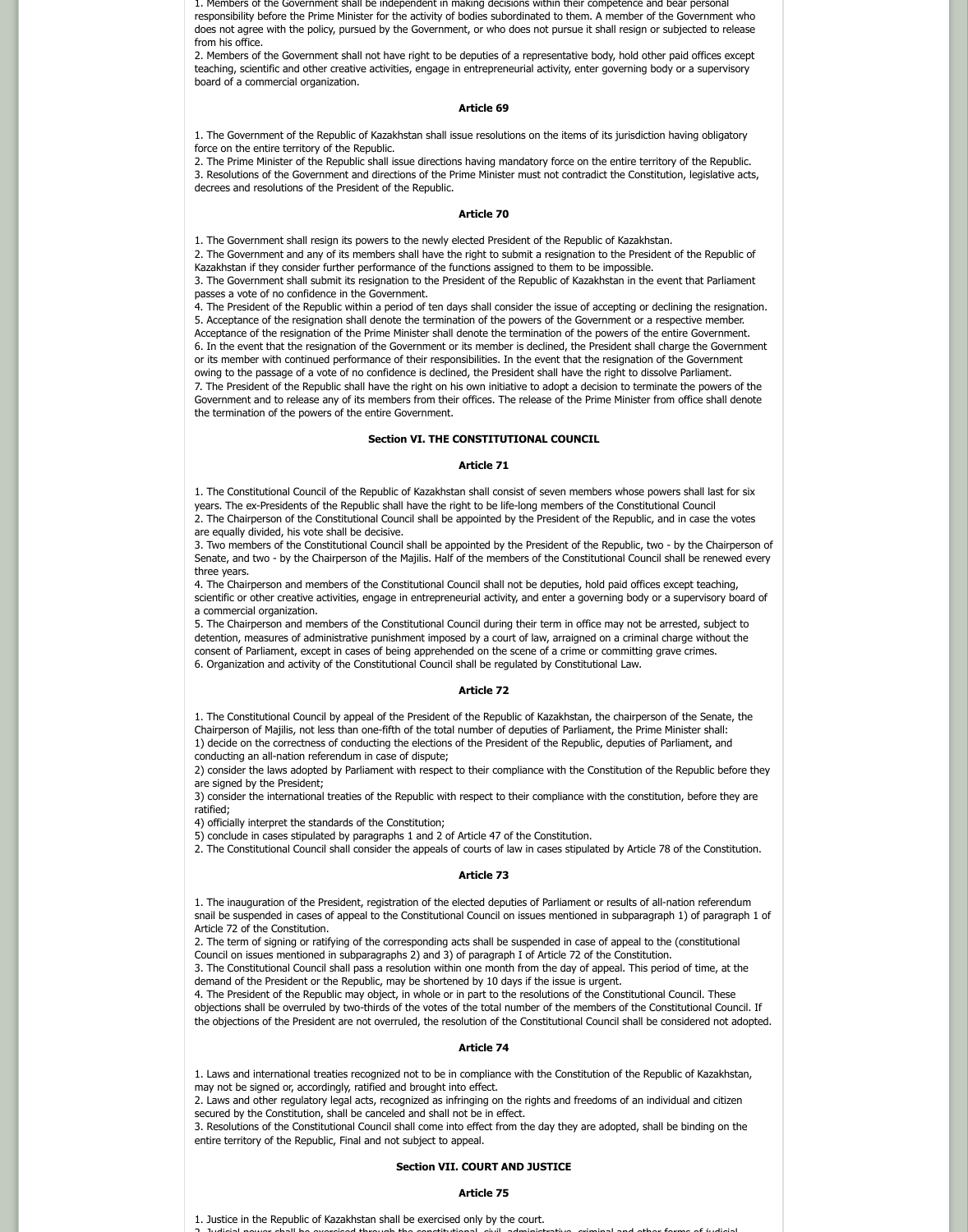2. Judicial power shall be exercised through the constitutional, civil, administrative, criminal and other forms of judicial procedure as established by law. In cases, stipulated by law, criminal procedure shall be carried out with participation of jurymen.

3. The courts of the Republic shall be the Supreme Court of the Republic and local courts of the Republic established by law. 4. The judicial system of the Republic shall be established by the Constitution of the Republic and the constitutional law. The establishment of special and extraordinary courts under any name shall not be allowed.

#### **Article 76**

1. Judicial power shall be exercised on behalf of the Republic of Kazakhstan and shall be intended to protect the rights, freedoms, and legal interests of the citizens and organizations for ensuring the observance of the Constitution, laws, other regulatory legal acts, and shall ensure international treaties of the Republic.

2. Judicial power shall be extended to all cases and disputes arising on the basis of this Constitution, laws, other regulatory legal acts, international treaties of the Republic.

3. Decisions, sentences and other judgments of courts shall have an obligatory force on the entire territory of the Republic.

#### **Article 77**

1. A judge when executing justice shall be independent and subordinate only to the Constitution and the law.

2. Any interference in the activity of the court in the exercise of justice shall be inadmissible and accountable by the law. Judges shall not be held accountable with regard to specific cases.

3. In application of law a judge must be guided by the following principles:

1) a person shall be considered to be innocent of committing a crime until his guilt is established by a court's sentence that has come into force;

2) no one may be subject twice to criminal or administrative prosecution for one and the same offense;

3) no one may have his jurisdiction, as stipulated by law changed without his consent;

4) everyone shall have the right to be heard in court;

5) the laws establishing or intensifying liability, imposing new responsibilities on the citizens or deteriorating their conditions shall have no retroactive force. If after the commitment of an offense accountability for it is canceled by law or reduced, the new law shall be applied;

6) the accused shall not be obligated to prove his innocence;

7) no person shall be compelled to give testimony against oneself, one's spouse and close relatives whose circle is determined by law. The clergy shall not be obligated to testify against those who confided in them with some information at a confession; 8) any doubts of a person's guilt shall be interpreted in the favor of the accused;

9) evidence obtained by illegal means shall have no juridical force. No person may be sentenced on the basis of his own admission of guilt;

10) application of the criminal law by analogy shall not be allowed.

4. The principles of justice established by the Constitution shall be common and uniform for all courts and judges in the Republic.

#### **Article 78**

1. The courts shall have no right to apply laws and other regulatory legal acts infringing on the rights and liberties of an individual and a citizen established by the Constitution. If a court finds that a law or other regulatory legal act subject to application infringes on the rights and liberties of an individual and a citizen it shall suspend legal proceedings and address the Constitutional Council with a proposal to declare that law unconstitutional.

#### **Article 79**

1. Courts shall consist of permanent judges whose independence shall be protected by the Constitution and law. A judge's powers may be terminated or suspended exclusively on the grounds established by law.

2. A judge may not be arrested, subject to detention, measures of administrative punishment, imposed by a court of law, arraigned on a criminal charge without the consent of the President of the Republic of Kazakhstan based on a conclusion of the Highest Judicial Council of the Republic or in a case stipulated by paragraph 3) of Article 55 of the Constitution; without the consent of Senate except for the cases of being apprehended on the scene of a crime or committing grave crimes. 3. Judges may be citizens of the Republic who have reached twenty-five years of age, have a higher juridical education, length of service of not less than two years in the legal profession and who have passed a qualification examination. Additional requirements to the judges of the courts of the Republic may be established by law.

4. The office of a judge shall be incompatible with a deputy's mandate, holding other paid offices except teaching, research or other creative activity engaging in other entrepreneurial activity, or being a member of a managing body or supervisory board of a commercial enterprise.

#### **Article 80**

Financing of courts, provision of judges with housing shall be performed from the republican budget and must ensure the

possibility of complete and free exercise of justice.

# **Article 81**

The Supreme Court of the Republic of Kazakhstan shall be the highest judicial body for civil, criminal and other cases which are under the courts of general jurisdiction; exercises the supervision over their activities in the forms of juridical procedure stipulated by law, and provide interpretation on the issues of judicial practice.

## **Article 82**

1. The Chairperson of the Supreme Court, the Chair-persons of the Collegiums and judges of the Supreme Court of the Republic of Kazakhstan shall be elected by the Senate at the proposal of the President of the Republic based on a recommendation of the Highest Judicial Council of the Republic.

2. The Chairpersons of oblast and equivalent courts, the Chairpersons of the Collegiums and judges of the oblast and equivalent courts shall be appointed by the President of the Republic at the recommendation of the Highest Judicial Court of the Republic.

3. The Chairperson and judges of other courts of the Republic shall be appointed by the President of the Republic at the proposal of the Minister of Justice based on a recommendation of the Qualification Collegium of Justice.

4. The Highest Judicial Council shall be headed by the Chairperson who is appointed by the President of the Republic and consist of the Chairperson of the Constitutional Council, the Chairperson of the Supreme Court, the Procurator General, the Minister of Justice, deputies of the Senate, judges and other persons appointed by the President of the Republic. The Qualification Collegium of Justice shall be an autonomous, independent institution formed from deputies of the Majilis, judges, public prosecutors, teachers and scholars of law and workers of the bodies of justice.

5. The status of the Highest Judicial Council and the Qualification Collegium of Justice, and their procedure of formation and organization of their work shall be determined by law.

# **Article 83**

1. The procurator's office on behalf of the state shall exercise the highest supervision over exact and uniform application of law, the decrees of the President of the Republic of Kazakhstan and other regulatory legal acts on the territory of the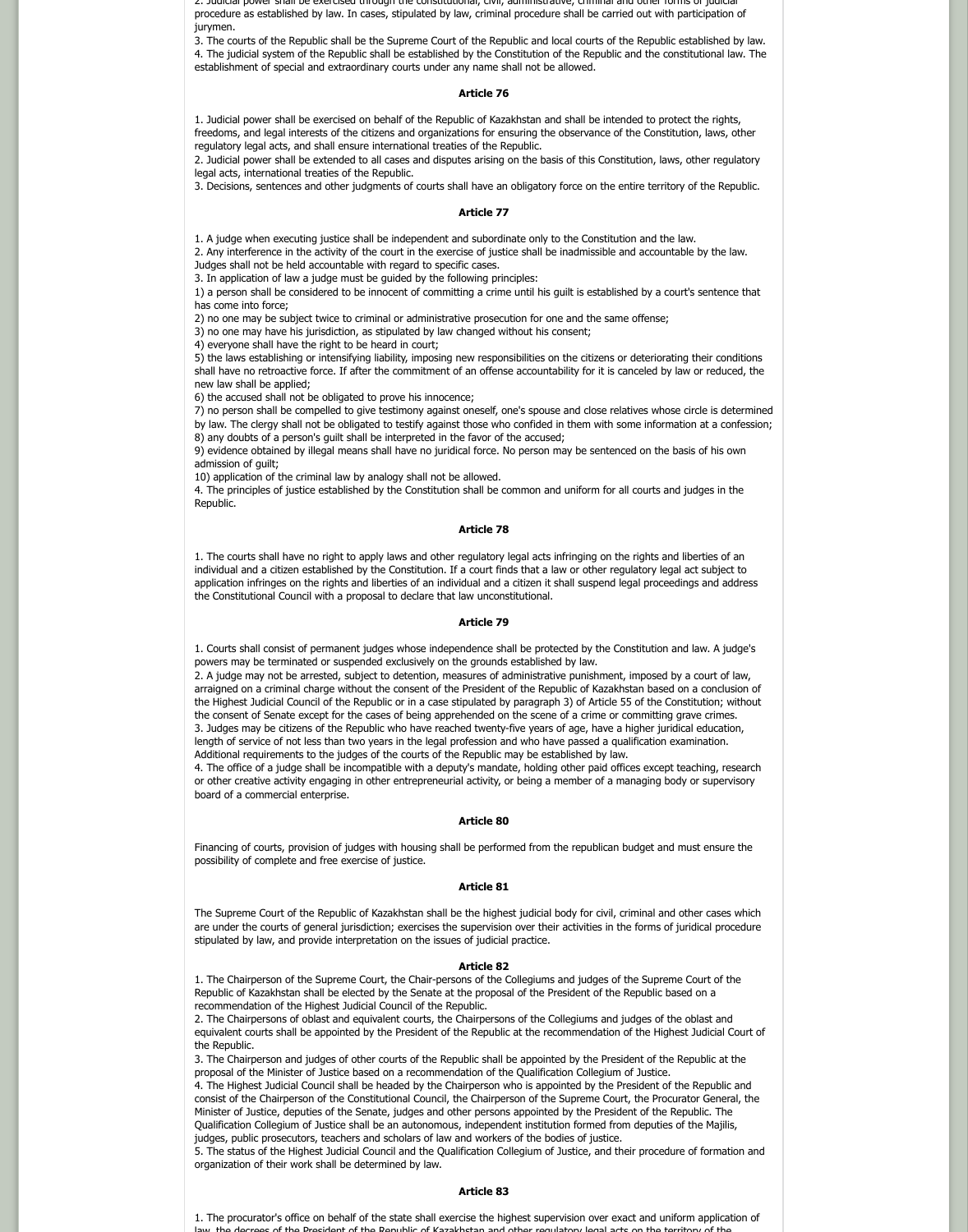law, the decrees of the President of the Republic of Kazakhstan and other regulatory legal acts on the territory of the Republic, legality of preliminary investigation, inquest and inspection, administrative and executive legal procedure; and take measures for exposure and elimination of any violations of the law, the independence of courts as well as the appeal of laws and other regulatory legal acts contradicting the Constitution and laws of the Republic. The Procurator's office of the Republic shall represent interest of the state in court as well as conduct criminal prosecution in cases using procedures and within the limits, stipulated by law.

2. The procurator's office of the Republic shall be a unified centralized system with subordination of junior procurators to their seniors and the Procurator General of the Republic. It shall exercise its authorities independently of other state bodies and officials and be accountable only to the President of the Republic.

3. The Procurator General of the Republic during the term of his office may not be arrested, subject to detention, measures of administrative punishment imposed by a court of law, arraigned on a criminal charge without the consent of the Senate except for the cases of being apprehended on the scene of a crime or committing grave crimes. The term of the Procurator General shall be five years.

4. The jurisdiction, organization and procedure of the activity of the procurator's office of the Republic shall be determined by law.

#### **Article 84**

1. Inquiry and preliminary investigation of criminal cases shall be carried out by special bodies and be separated from the court and the procurator's office.

2. The powers, organization and procedure of the activity of the inquest and investigation bodies, other questions of preliminary investigation in the Republic of Kazakhstan shall be regulated by law.

#### **Section VIII. LOCAL PUBLIC ADMINISTRATION AND SELF-ADMINISTRATION**

#### **Article 85**

Local public administration shall be exercised by local representative and executive bodies which are responsible for the state of affairs of the respective territory.

#### **Article 86**

1. Local representative bodies - maslikhats - shall express the will of the population of respective administrative-territorial units and with regard to the common public interests shall determine the measures needed for its realization, and control their implementation.

2. Maslikhats shall be elected by the population on the basis of universal, equal suffrage under secret ballot for a four -year term.

3. A deputy of a maslikhat may be a citizen of the Republic of Kazakhstan who has reached twenty years of age. A citizen of the Republic may be a deputy of only one maslikhat.

4. The jurisdiction of maslikhats shall include:

1) approval of plans, economic and social programs for development of the territory, local budget and reports of their performance;

2) decision of issues of local administrative-territorial organization in their jurisdiction;

3) consideration of reports by heads of local executive bodies on the issues delegated by law to the jurisdiction of a maslikhat;

4) formation of standing commissions and other working bodies of a maslikhat, nearing reports about their activity, decision of other issues connected with organization of the work of a maslikhat;

1. In the Republic of Kazakhstan, local self-administration which ensures that the issues of local significance shall be resolved independently by the population shall be recognized.

5) exercise other authorities for insuring of the rights and legitimate interests of citizens in accordance with the legislation of the Republic.

5. The powers of a maslikhat shall be prematurely terminated by the Senate on the grounds and according to the procedure established by law as well as in the case of adoption of a decision about self-dissolution.

6. The jurisdiction of maslikhats, procedure of their organization and activity, and legal status of their deputies shall be established by law.

#### **Article 87**

1. Local executive bodies shall be a part of a unified system of the executive bodies of the Republic of Kazakhstan, and ensure conduct of the general state policy of the executive power in conjunction with the interests and development needs of the respective territory.

2. The jurisdiction of local executive bodies shall include:

1) development of drafts of plans, economic and social programs for development of the territory, local budget and provision of their realization;

2) management of public property;

3) appointment to and release from office the heads of local executive bodies, resolution of other issues connected with organization of the work of local executive bodies;

4) exercise other powers delegated to local executive bodies by the legislation of the Republic in the interests of local public administration.

3. A local executive body shall be headed by an akim of the respective administrative-territorial unit who is a representative of the President and the Government of the Republic.

4. Akims of the oblasts, major cities and the capital shall be appointed to office by the President of the Republic on the recommendation of the Prime Minister. Akims of other administrative-territorial units shall be appointed or elected to office in the order, determined by the President of the Republic of Kazakhstan. The President of the Republic shall have the right to release akims from office at his own discretion.

5. A maslikhat shall have the right by two-thirds of votes from the total number of its deputies to express non-confidence in the akim and raise the issue of his release from office respectively before the President of the Republic or a senior akim. The powers of akims of the oblasts, the major cities and the capital shall terminate when a newly elected President assumes office.

6. The jurisdiction of local executive bodies, organization and procedure of their activity shall be established by law.

#### **Article 88**

1. Maslikhats shall adopt decisions on the issues of their jurisdiction, akims shall adopt decisions and resolutions which are binding on the territory of the respective administrative-territorial unit.

2. Drafts of decisions of maslikhats envisioning a reduction of local budgetary revenues or an increase of local budgetary expenditures may be submitted for consideration only with a positive resolution of the akim.

3. Decisions of maslikhats not corresponding to the Constitution and the laws of the Republic of Kazakhstan may be annulled by a legal process.

4. Decisions and resolutions of akims may be respectively annulled by the President, the Government of the Republic of Kazakhstan or a senior akim, as well as by a legal process.

#### **Article 89**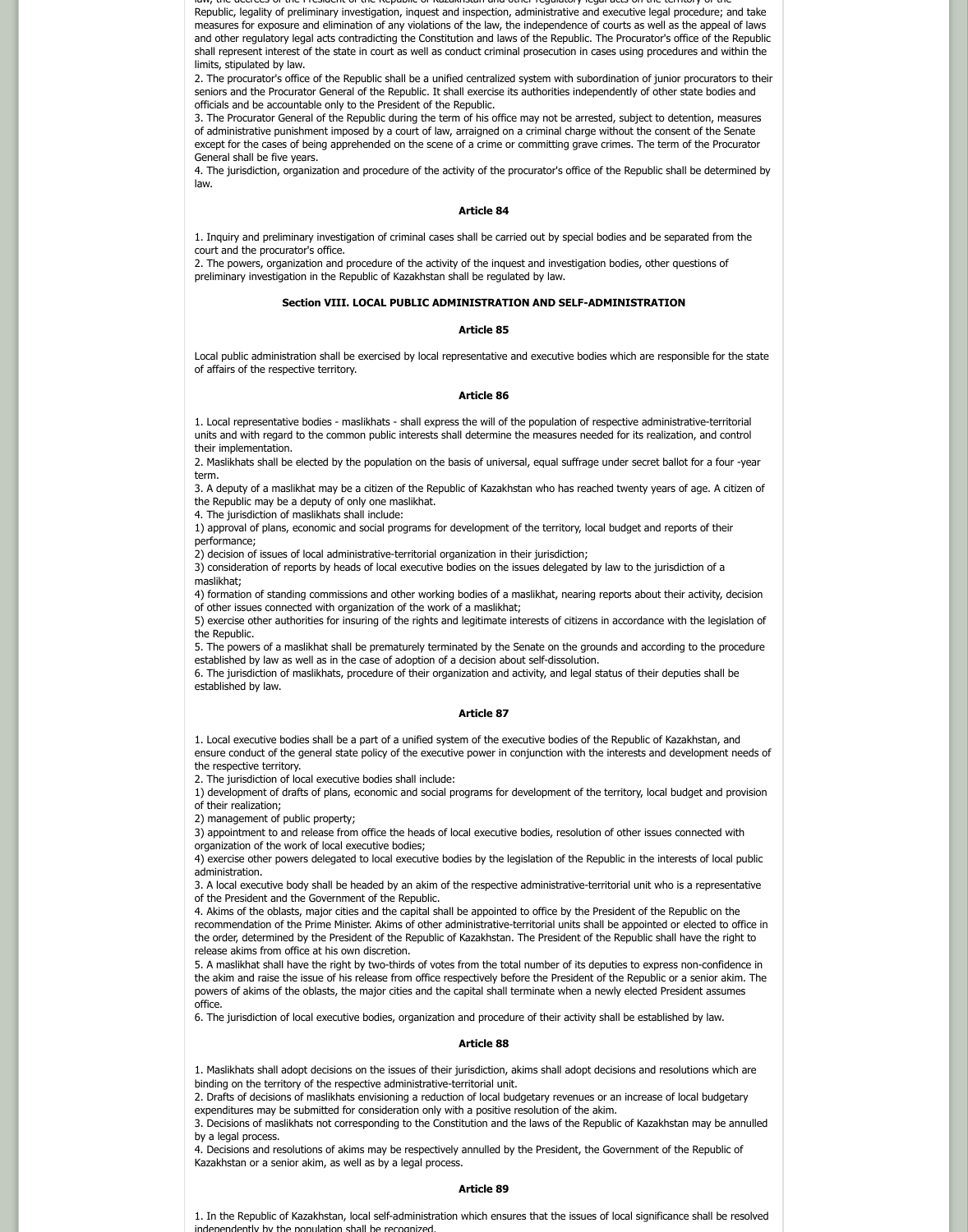$i$ independently by the population shall be recognized.

2. Local self-administration shall be exercised by the population directly through elections as well as through elective and other bodies of local self-administration in rural and urban local communities covering the territories on which groups of the population live compactly.

3. The procedure or organization and activity of the bodies of local self-administration shall be determined by citizens themselves within the limits of their powers established by law.

4. The independence of the bodies of local self-administration shall be guaranteed within the limits of their powers established by law.

#### **Section IX. CONCLUDING AND TRANSITIONAL PROVISIONS**

#### **Article 90**

1. The Constitution of the Republic of Kazakhstan adopted at an all-nation referendum shall come into effect from the day of official publication of the results of the referendum with the simultaneous termination of the functioning of the previously adopted Constitution of the Republic of Kazakhstan.

2. The day of adoption of the Constitution at the all-nation referendum shall be proclaimed a national holiday -the Constitution Day of the Republic of Kazakhstan.

#### **Article 91**

1. Amendments and additions to the Constitution of the Republic of Kazakhstan may be introduced only by an all-nation referendum held by the decision of the President of the Republic made on his own initiative, at the recommendation of Parliament or the Government. The draft of amendments and additions to the Constitution shall not be submitted to an allnation referendum if the President decides to pass it to the consideration of Parliament. In this case, Parliament's decision shall be adopted according to the procedure established by this Constitution. In case the President of the Republic refuses the proposal of the Parliament on submission of amendments and additions to the Constitution for the consideration of the Republican referendum, the Parliament has the right by majority of not less than four-fifths of votes of the total number of deputies of each Chamber of the Parliament to adopt the law on making of these amendments and additions to the Constitution. In such case the President of the Republic shall sign this law or submit it for the consideration of the Republican referendum which shall be deemed valid if more than half of the Republican citizens, possessing the right to participate in the Republican referendum, take part in it. Amendments and additions to the Constitution, which are submitted for the consideration of the Republican referendum, shall be deemed adopted, if more than half of citizens, taking part in it, vote for it.

2. The unitary status and territorial integrity of the Republic, the forms of government may not be changed.

#### **Article 92**

1. The constitutional laws must be adopted within a year from the day of enactment of the Constitution. If the laws called constitutional in the Constitution or the acts having the force thereof have been adopted by the moment of enactment of the Constitution, they are brought into accordance with the Constitution and deemed to be the constitutional laws of the Republic of Kazakhstan.

2. Other laws named in the Constitution must be adopted according to the procedure and within the terms determined by the Parliament but no later than two years after the enactment of the Constitution.

3. The decrees of the President of the Republic published within the term of his exercise of additional powers in accordance with the law of the Republic of Kazakhstan from December 10, 1993 "On Temporary Delegation of Additional Powers to the President of the Republic of Kazakhstan and Heads of Local Administration" and having the force of law shall attain the force of law and may be altered, amended or annulled according to the procedure stipulated for alteration, amendment or

annulment of the laws of the Republic. The decrees of the President of the Republic published within a term he exercises additional powers on the issues stipulated by paragraphs 12-15, 18 and 20 of article 64 of the Constitution of the Republic of Kazakhstan adopted on January 28, 1993 shall not be subject to approval by Parliament of the Republic.

4. The legislation of the Republic of Kazakhstan functioning at the moment of enactment of this Constitution shall be applied in the part that does not contradict it and within two years from the day of the adoption of the Constitution must be brought into accordance with it.

#### **Article 93**

With the purpose of implementation of article 7 of the Constitution, the Government, local representative and executive bodies must create all necessary organizational, material and technical conditions for fluent and free-of-charge mastery of the state language by all citizens of the Republic of Kazakhstan in accordance with a special law.

#### **Article 94**

The President of the Republic of Kazakhstan elected in accordance with the legislation of the Republic of Kazakhstan functioning at the moment of enactment of this Constitution shall acquire the powers of the President of the Republic of

Kazakhstan stipulated by it and exercise them during the term established by the decision adopted at the all-nation referendum of April 29, 1995.

By consent of the President of the Republic of Kazakhstan the present term of the powers of the President of the Republic may be reduced by resolution of the Parliament of the Republic, adopted at the joint session of its Chambers by the majority of votes of the total number of deputies of each Chamber. In such case the Majilis of the Parliament within one month shall order elections of the President of the Republic of Kazakhstan. The President of the Republic, elected according to the results of these elections, shall take the oath within one month since the day of publication of the results of elections and exercise his duties before taking office of the President of the Republic, elected in regular Presidential elections, which shall be held after the expiration of a seven-year term on the first Sunday of December.

2. The Vice-President of the Republic of Kazakhstan elected in accordance with the legislation of the Republic of Kazakhstan functioning at the moment of enactment i this Constitution shall preserve his powers until the expiration of the term for which he was elected.

#### **Article 95**

1. One half of the deputies of the Senate of the first convocation shall be elected for a four-year term, the other half of the deputies shall be elected for a two-year term in the procedure, established by Constitutional Law. 2. Provisions of the Constitution of the Republic of Kazakhstan on elections of deputies of the Majilis of the Parliament on the basis of Party Lists shall be applied from the beginning of elections of deputies of the Majilis of the Parliament of the second convocation.

#### **Article 96**

The Cabinet of Ministers of the Republic of Kazakhstan from the day of enactment of this Constitution shall acquire the rights, obligations and responsibility of the Government of the Republic of Kazakhstan.

# **Article 97**

The first composition of the Constitutional Council of the Republic of Kazakhstan shall be formed in the following manner: the